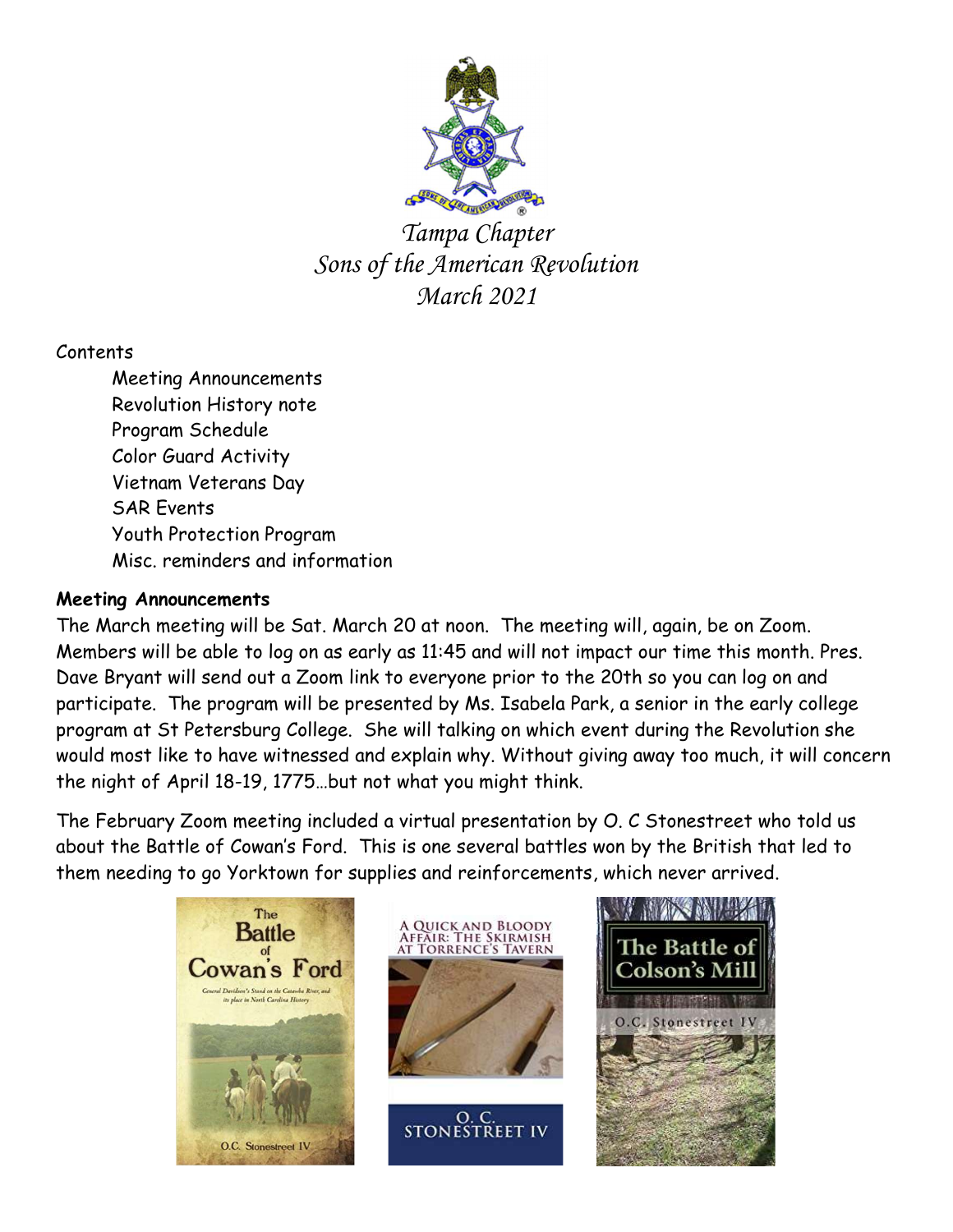### Revolution History Note

#### Pennsylvania Backwoods Militia

(ed. note) This column focuses on the frontier Pennsylvania militia. Their experiences differ greatly from the militia further north who saw more service with the main army.

Most of what has been written about militia during the war for independence concentrates on the militia that fought with main army. Less has been written about the militia that fought in the back country. They fought a brutal war against Indians and Loyalist groups. While not as important in terms of gaining Independence, their war is worth knowing about.

My ancestor fought in the back country with the Pennsylvania militia. While I have been unable to find many specifics about his service, I have been able to find out quite a bit about the service of the Pennsylvania backwoods militia.

Many, if not most, of the back country militia were reluctant to leave their homes and communities to fight with the regular army. Pennsylvania had a draft law. However, the law allowed a person drafted/called up for service to send a substitute. Especially during the spring planting season and fall harvesting season, younger members of the family and community fulfilled the military obligation so the older more experienced men would be at home to do the planting and gathering in of the crops.

The need (and desire) to protect hearth and home from Indian attacks contributed to the reluctance of frontier militia to join or serve in the main army as well. Many who refused service in the east, volunteered for extended duty on the frontier.

Frontier service included guard duty during planting and harvesting seasons, patrolling surrounding areas for signs of Indians in the neighborhood and offensive raids against Indian towns and villages.





Revenge for Indian attacks and depravations motivated the men. Driven by revenge, the frontier militia also engaged in depravations against the Indians—burning villages and towns, burning crops, and killing women and children.

They had other motives in addition to protecting hearth and home. Any military action that resulted in pushing the Indians further west meant more land available to the current settlers and land that could be opened to new settlement.

The fighting against loyalists in the Pennsylvania back country differed from the back country Patriot-Loyalist fighting in the south with which most people are more familiar. In most cases the fighting revolved around who would get the lands being opened for settlement. The Pennsylvanians considered back country militia from Virginia to be loyalist (and therefore fair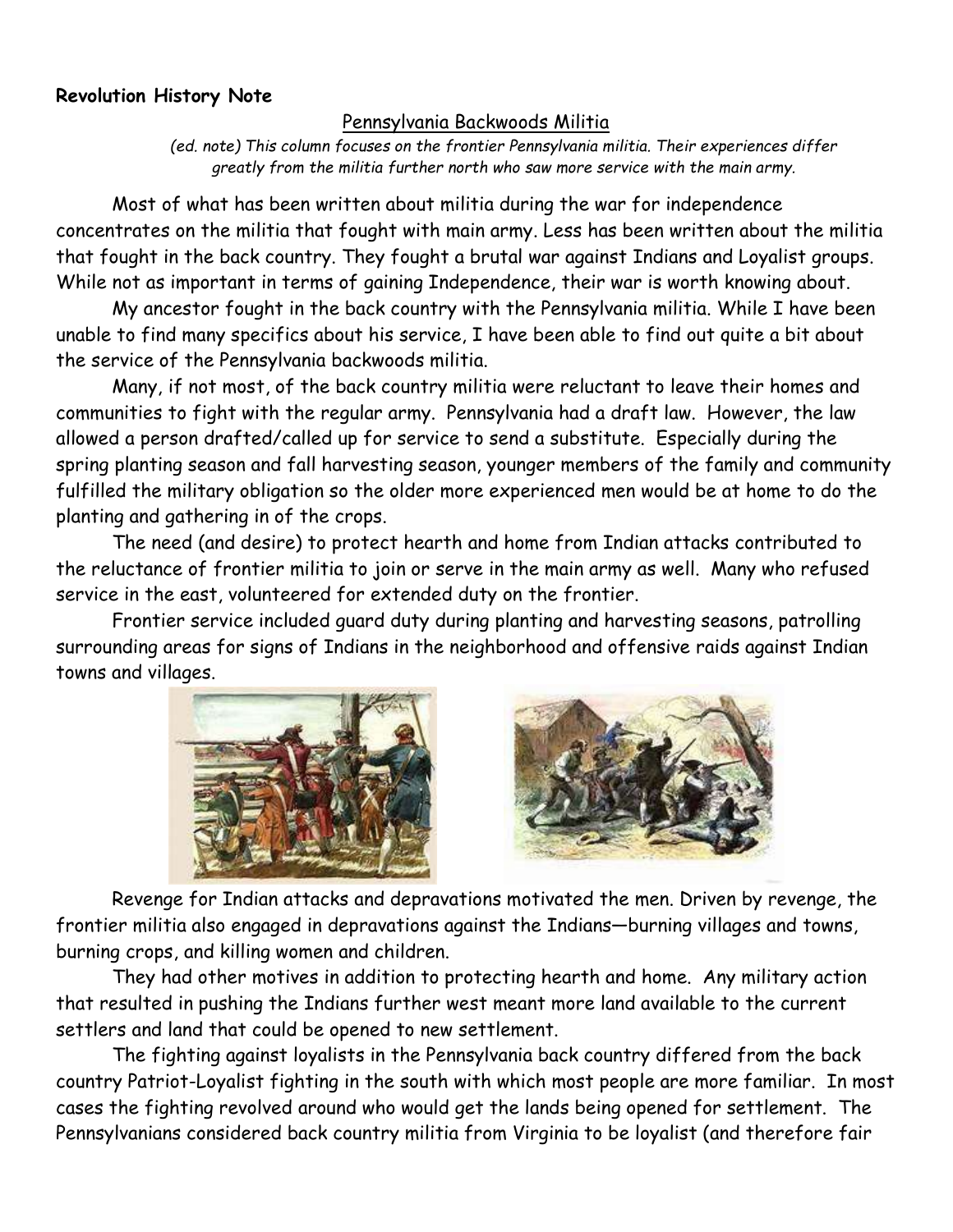game) as well as some frontier New York militia because they represented competition for the new land.

The war fought by the backwoods militia in Pennsylvania reminds us that the motivations and experiences of the men fighting the war differed from region to region. That the backwoods war differed from the war fought in the east by the major armies of both sides. That the "Patriot-Loyalist" fighting in backwoods Pennsylvania differed from Patriot-Loyalist fighting on the southern frontier. And that a full understanding of the war is only possible when all theatres of the war are considered.

### Program schedule

March 20 Isabela Park, St Petersburg College Student – Virtual Meeting April 17 TBD May 15 TBD

### Color Guard Activity & Opportunities

Other Chapters and State Societies continue to hold virtual Color Guard events. That information will be forwarded as it comes available.

Your Color Guard Commander participated in three in-person events, in Florida, as part of the Florida SAR State Color Guard, since our last meeting. The first was the Presentation of the Colors at the Florida Society Children of the American Revolution Annual Conference Banquet on Saturday February 20. The second was the Presentation of the Colors at the Florida Society DAR State Conference on Friday March 5. Tampa Compatriot Robbie Robinson also participated in this DAR Color Guard event. The third was at the Commemoration of the Last Naval Battle of the Revolution on March 13. This battle was fought off the coast of Cape Canaveral in 1783.





Florida Society C.A.R. Meeting Florida Society DAR Meeting w/NSDAR PG Van Buren

### Future Color Guard Opportunities

- Currently, there are plans to hold an in-person commemoration of the Battle of Thomas Creek in Jacksonville on March 27.
- The Okeechobee Chapter will be making a Liberty Tree Dedication on April 18, as part of the Highlands County 100th Anniversary Celebration.
- The Pensacola Chapter announced last month that it plans to host a virtual commemoration of the Battle of Pensacola on May 8. This event may not happen. There is talk of cancelation due to COVID concerns.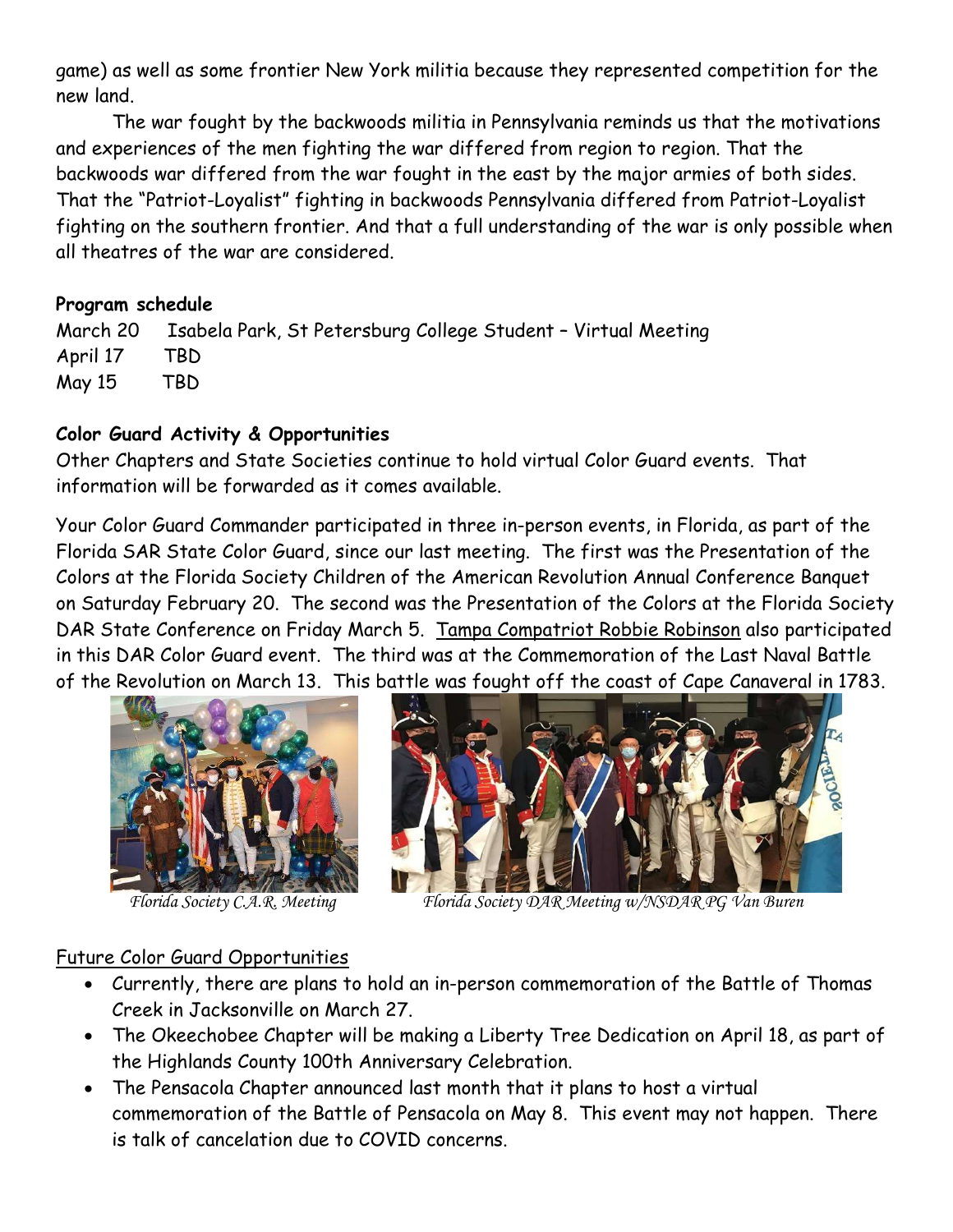The Registration form for the Battle of Thomas Creek Commemoration and information on the Liberty Tree dedication are attached to same email used to send this Newsletter. These are all National Events for purposes of counting points toward the Silver SAR Color Guard Medal and the SAR Von Steuben Medal for Sustained Achievement in the National Color Guard. You do not need to be in uniform to attend any of these events unless you want to participate in the Color Guard.

### Other important dates

| March 27         | Battle of Thomas Creek Commemoration (Jacksonville)       |
|------------------|-----------------------------------------------------------|
| April 13         | Thomas Jefferson's Birthday                               |
| April 18         | Liberty Tree Dedication (Highlands County)                |
| April 19         | Battles of Lexington & Concord                            |
| April 30 - May 2 | Florida Society Spring BOM and Annual Meeting (Kissimmee) |
| May 8            | Battle of Pensacola Commemoration (Pensacola)             |
| <b>May 31</b>    | <b>Memorial Day</b>                                       |
| June 14          | Flag Day                                                  |
| July 4           | Independence Day                                          |
| July 8 - 14      | National SAR Annual Congress - Seattle                    |

# Vietnam Veterans Day

March 29 is Vietnam Veterans Day. For many years, the Hillsborough County Veterans Memorial Park hosted a "Welcome Home" Ceremony for veterans of the Vietnam War era. Last year COVID caused its cancellation, and the Park is still not scheduling its usual events. To all of the veterans and active duty military reading this "Thank You For Your Service" and to all the Vietnam Era veterans reading this, especially those who served in-county, "Welcome Home". The Florida Society and the Tampa Chapter are Partners in the Commemoration of the 50<sup>th</sup> Anniversary of the Vietnam War. In Tampa, once a year, we take the time, at one of our meetings to recognize all our veterans with an extra recognition of those who served during the Vietnam War.